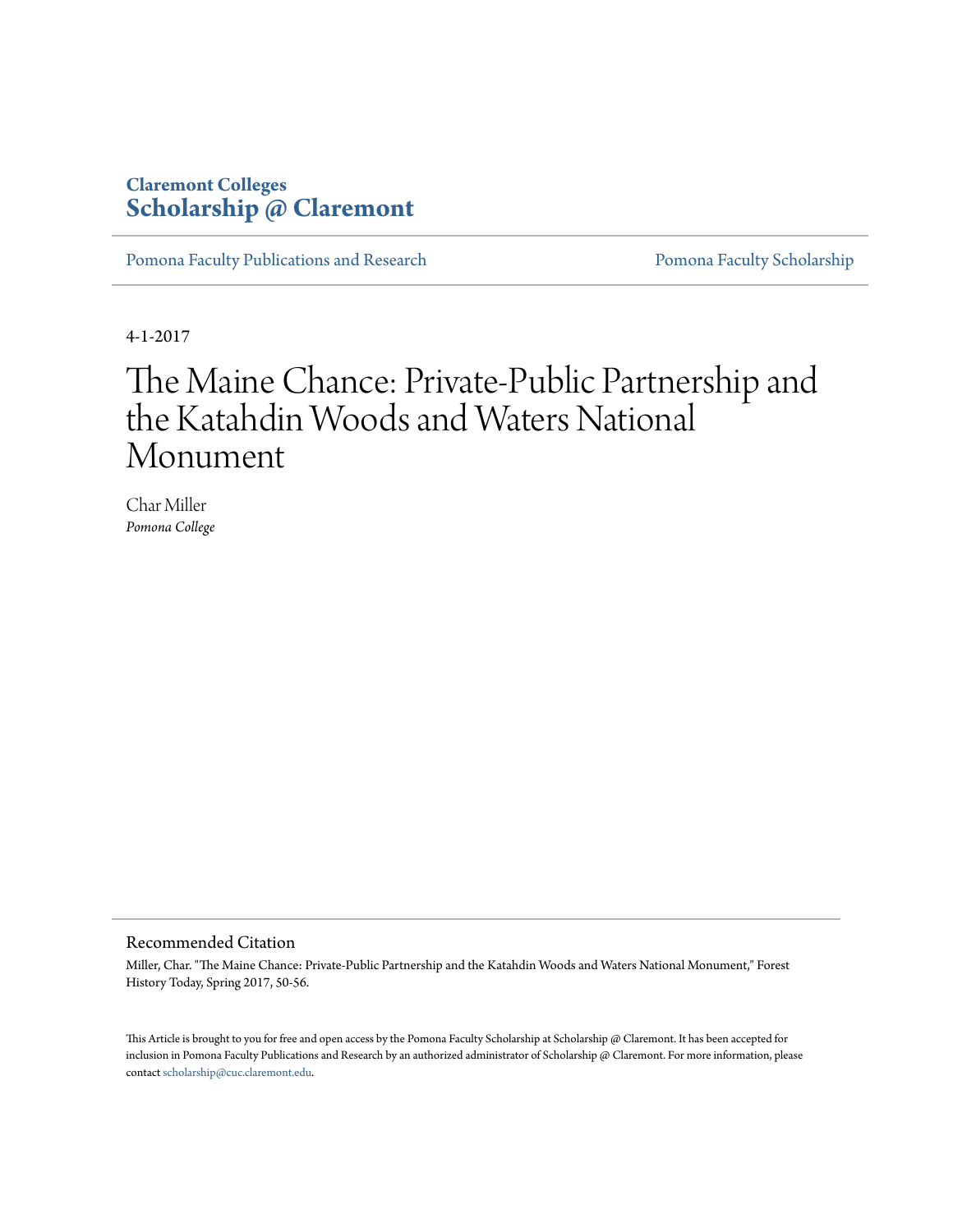*The claim of a federal "land grab" in response to the creation of Katahdin Woods and Waters National Monument in Maine revealed a lack of historical awareness by critics of how two other cherished parks were established there: through private-public partnerships and the donation of land by private citizens.* 

# **The maine chance**

## *PRIVATE-PUBLIC PARTNERSHIP AND THE KATAHDIN WOODS AND WATERS NATIONAL MONUMENT*

t is never over until it is…and even then, it might not be. That conundrum-like declaration is actually a straightforward assessment of the enduring, at times acrimonious, and always tumultuous series of political debates that have enveloped the U.S. public lands—their existence, purpose, and mission—since their formal I

establishment in the late nineteenth century. From Yellowstone National Park (1872) and Yellowstone Timberland Reserve (1891) to Bears Ears National Monument (2017), their organizing principles and regulatory presence have been contested.<sup>1</sup>

The 2016 presidential campaign ignited yet another round of this longstanding controversy. That year's Republican Party platform was particularly blunt in its desire to strip away federal management of the federal public lands and reprioritize whose interests the party believed should dominate management decisions on the national forests, grasslands, monuments, and refuges:

*The federal government owns or controls over 640 million acres of land in the United States, most of which is in the West. These are public lands, and the public should have access to them for appropriate activities like hunting, fishing, and recreational shooting. Federal ownership or management of land also places an economic burden on counties and local communities in terms of lost revenue to pay for things such as schools, police, and emergency services. It is absurd to think that all that acreage must remain under the absentee ownership or management of official*

*Washington. Congress shall immediately pass universal legislation providing for a timely and orderly mechanism requiring the federal government to convey certain federally controlled public lands to states. We call upon all national and state leaders and representatives to exert their utmost power and influence to urge the transfer of those lands, identified in the review process, to all willing states for the benefit of the states and the nation as a whole. The residents of state and local communities know best how to protect the land where they work and live. They practice boots-on-the-ground conservation in their states every day. We support amending the Antiquities Act of 1906 to establish Congress' right to approve the designation of national monuments and to further require the approval of the state where a national monument is designated or a national park is proposed.*<sup>2</sup>

Although candidate Donald Trump indicated he was opposed to outright land transfers to the states, President Trump, in what arguably was a new twist to an old tale, initially appeared to be committed to *de*-designating some of the national monuments that his predecessor, President Barack Obama, had established

## *BY CHAR MILLER*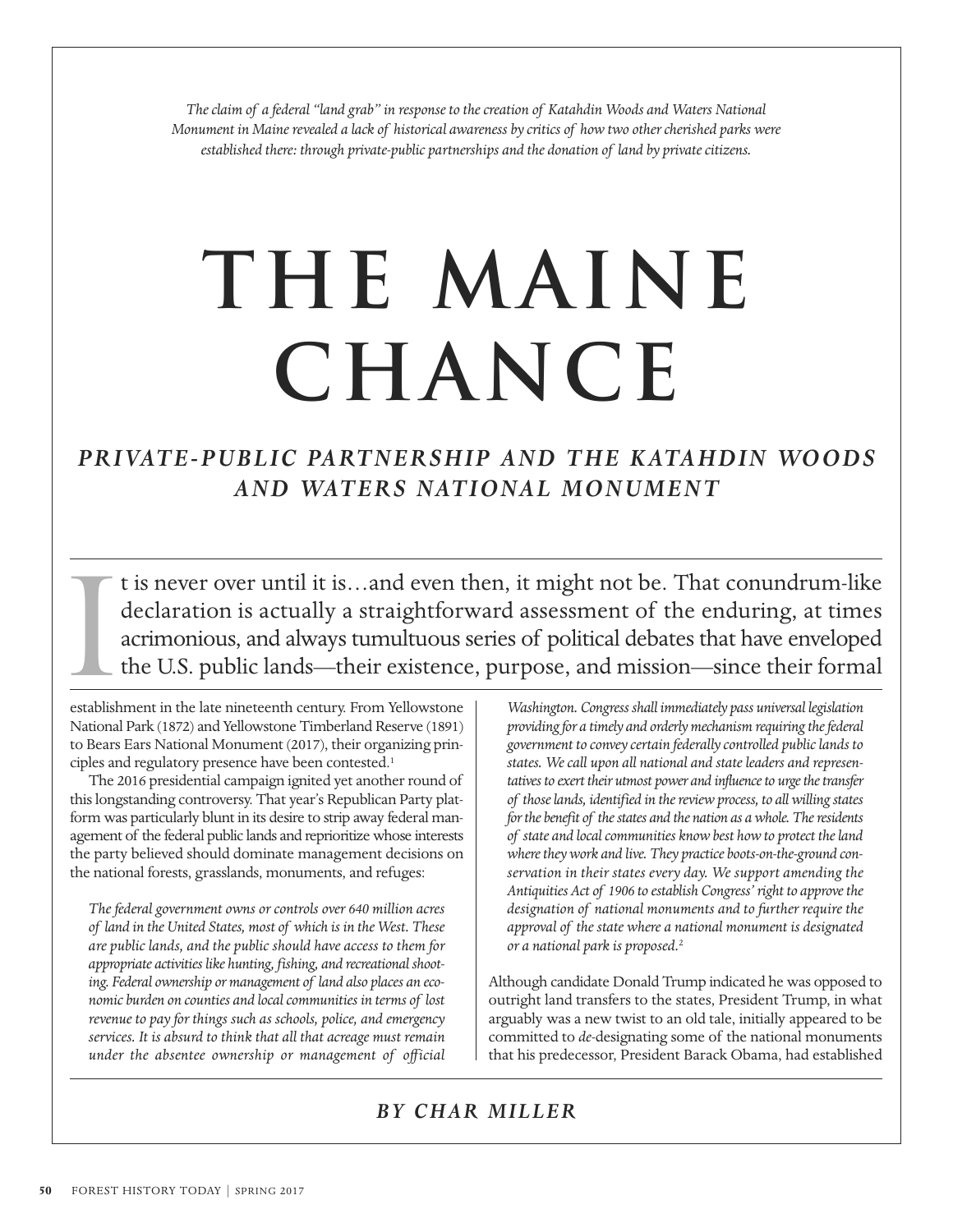

*Roxanne Quimby had been open and upfront about her desire to donate land she owned to create a national park—with all the restrictions on activities that a park entails. Opposition to her proposal led her to change tactics and turn the effort over to her son.*

during his two terms in office. Certainly, that is what a vocal cadre of Trump's supporters from Utah to Maine urged him to do, infuriated as they were by the second-term designations of Bears Ears and Katahdin Woods and Waters national monuments.<sup>3</sup> When scholars and policymakers pointed out that the president did not have the clear authority or power to strike down such designations and that, moreover, no previous chief executive had ever attempted to do so, the White House pivoted.<sup>4</sup> Instead, to avoid what would have been a series of lengthy (and costly) legal fights, on April 26, 2017, President Trump signed the Executive Order on the Review of Designations under the Antiquities Act. It authorized Interior Secretary Ryan Zinke to evaluate "all Presidential designations or expansions of designations under the Antiquities Act made since January 1, 1996, where the designation covers more than 100,000 acres, where the designation after expansion covers more than 100,000 acres, or where the Secretary determines that the designation or expansion was made without adequate public outreach and coordination with relevant stakeholders."5 Maine's governor, Paul LePage, was among those crowding around the president as he put pen to paper. LePage's presence was not by happenstance: he had stumped for Trump across the Pine Tree State and was a vociferous critic of President Obama's decision to establish the Katahdin national monument. Little wonder, then, that he expressed satisfaction with the signing ceremony's outcome: "Pleased to support President Trump's efforts to review the federal government's massive land grab from the American people."6

The "land grab" talking point that LePage and others employed is a misnomer: none of the national monuments that President Obama established had been taken from the American people. With one exception, they were all already public lands, owned and managed on behalf of the American people by a variety of federal agencies, including the Bureau of Land Management, National Park Service, U.S. Forest Service, and U.S. Fish and Wildlife Service. Even the one exception undercuts Governor LePage's land-grab rhetoric: the 87,500-acre Katahdin Woods and Waters National Monument in north-central Maine was a munificent gift of the Quimby family to the nation.<sup>7</sup> This donation of private property did not make the national monument's creation any less controversial, but a close examination of its larger context helps explain the nature and limitations of that debate.

### **INTO THE WOODS**

One day before the National Park Service celebrated its centenary, President Obama gave the agency an early birthday present: on August 24, 2016, he used the powers that the Antiquities Act has vested in the president to create the Katahdin Woods and Waters National Monument. In the establishing proclamation, the president enumerated the site's many striking geological features, cultural (including Native American) values, and scientific virtues, but particularly its scenic wonders. Katahdin, the official document enthused (as much as such things can enthuse), covers a lot of ground, "from the breadth of its mountain-studded landscape, to the channels of its free-flowing streams with their rapids, falls, and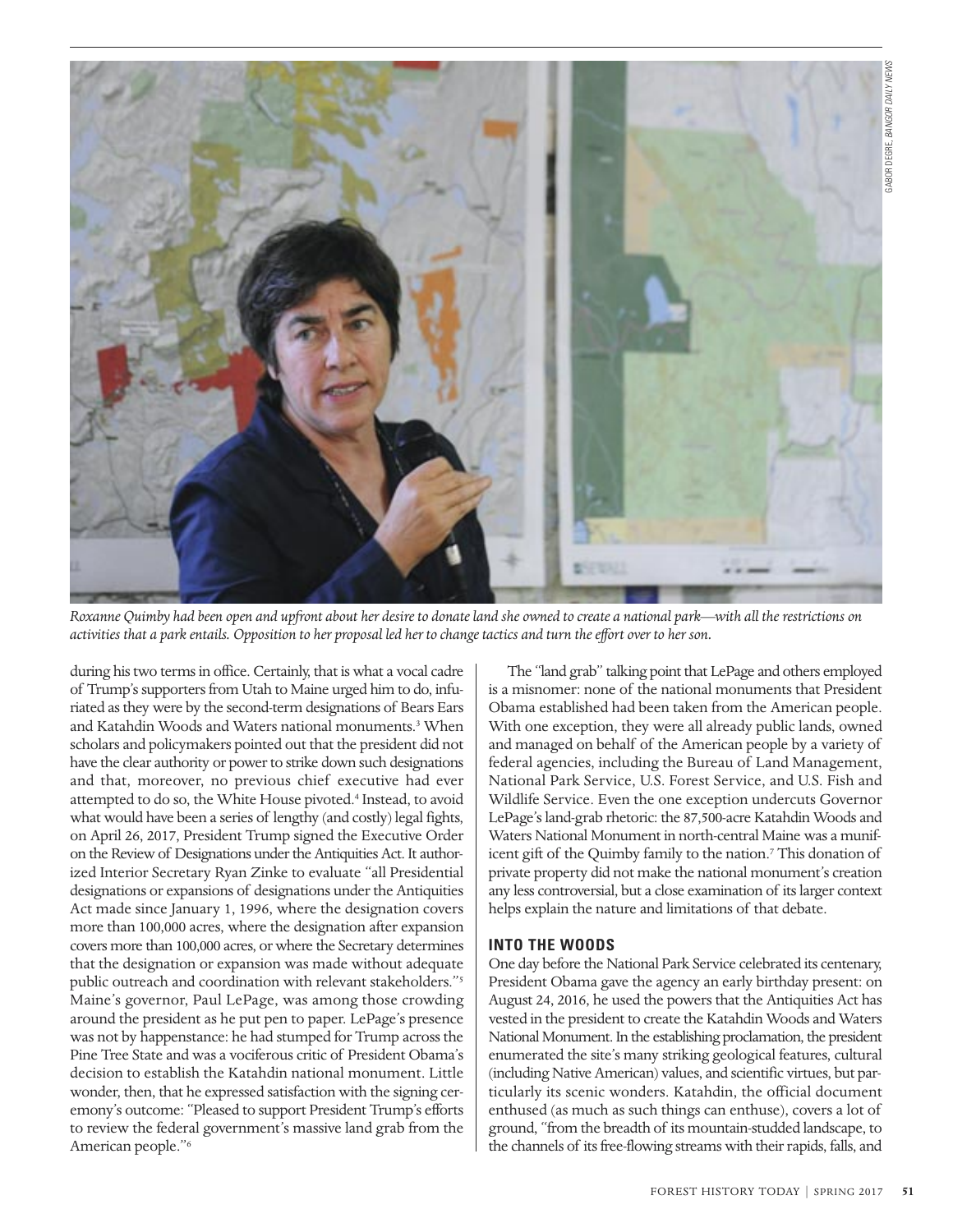

*Katahdin Woods and Waters Monument area map.*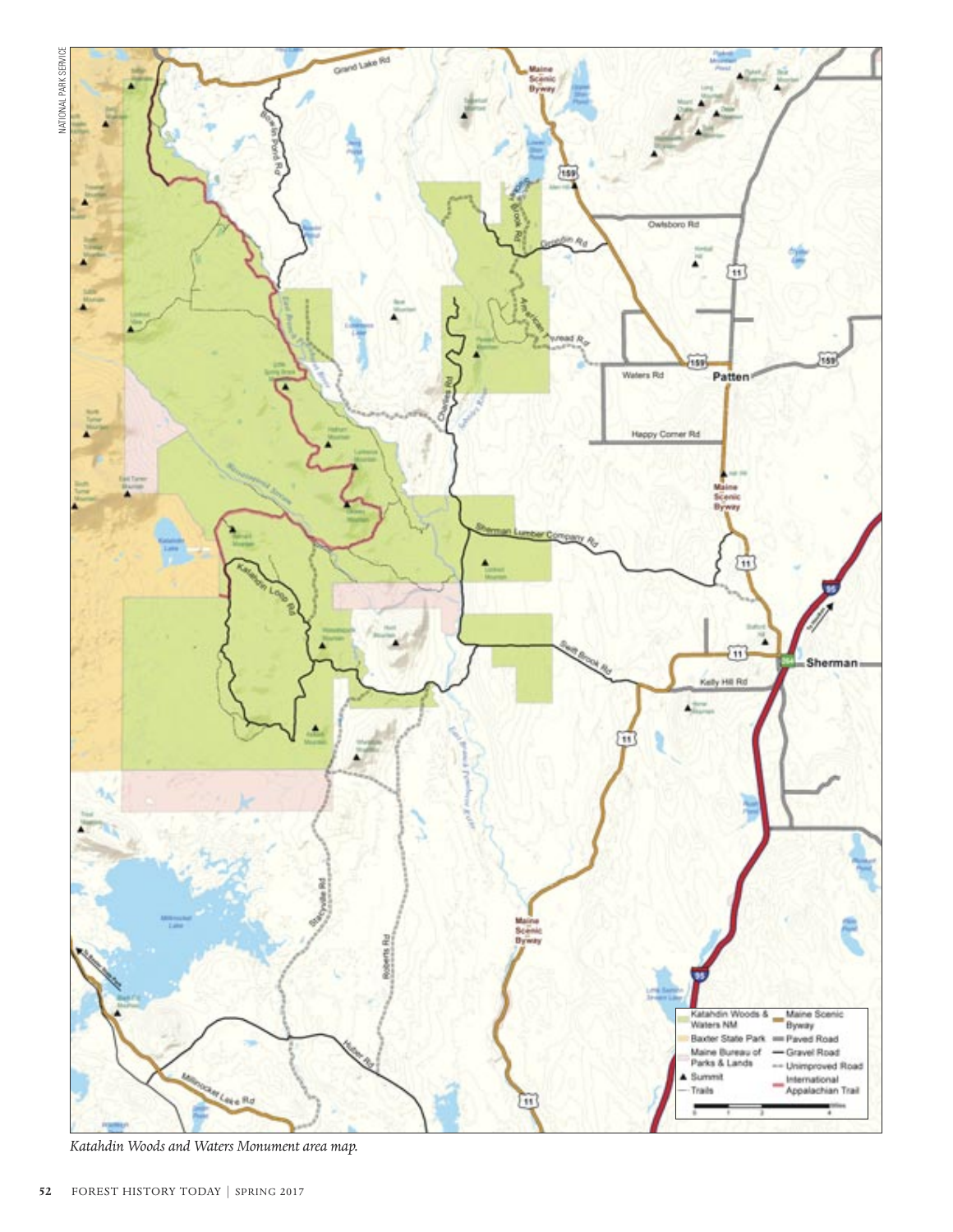

*The East Branch of the Penobscot River flows through part of the new monument, from which one can take in excellent views of Mount Katahdin.*

quiet water, to its vantages for viewing the Mount Katahdin massif, the 'greatest mountain.'" New and beguiling vistas emerge when the sun sets: "The area's night skies rival this [daytime] experience, glittering with stars and planets and occasional displays of the aurora borealis, in this area of the country known for its dark sky."8

Its beauty notwithstanding, what makes the Maine national monument one of the most innovative in U.S. environmental history is that the Quimbys' transfer of their property to the federal government came with a \$20 million endowment, a sum that the family committed itself to doubling in the coming years. This endowment has made the Katahdin national monument a private-public partnership without parallel. Yet however green and well-funded, this acquisition was also rich in partisan drama. Predictably, the state's Tea Party–backed governor denounced the Quimbys' donation: "It's sad that rich, out-of-state liberals can team up with President Obama to force a national monument on rural Mainers who do not want it."9 An Utahan did not want Katahdin, either, and brought outside intervention more to LePage's liking. U.S. Rep. Rob Bishop (R-Utah), chair of the House Subcommittee on Federal Lands, rebuked the president for what he called federal overreach: "The President is using the Centennial as a cover to subvert the will of Maine's citizens and leaders. The only votes taken on this proposal, at the local and state level, have demonstrated opposition from Mainers. If the President cared about local voices and improving our National Park System, he would have done this through the public process and not behind closed doors. Instead, he's hijacked a moment of celebration to advance powerful elite special interests over Maine's economy and citizens."10

That public lands are controversial is how we know they are public, and thus worthy of debate.11 Yet the polarizing rhetoric that swirled around Katahdin—like the predictable, almost boilerplate language opponents used to decry many of President Obama's designations between 2009 and 2017—should not deflect attention from, in this gilded case, the unusual character of the Quimby family's donation. Since the 1990s, Roxanne Quimby, founder of Burt's Bees personal care products, had been open and upfront about her desire to donate her property to the federal government so that its rich biodiversity and unsurpassed beauty would be protected in perpetuity. Her initial ambition to create a full-blown national park—a preserve—would have come with restrictions governing resource extraction and motorized access, as with other units in the national park system. Not many locals took kindly to her stated goal of excluding them from their traditional practices in the North Woods, among them hunting and snowmobiling. Their resistance grew so intense that Quimby turned the project over to her son, Lucas St. Clair, to devise a new, less combative and more collaborative strategy. By allowing hunters, anglers, and snowmobilers back on a portion of the family's lands, and by engaging with community groups, tribal entities, local officials, and state and national conservation organizations to restructure how the landscape would be managed in the future,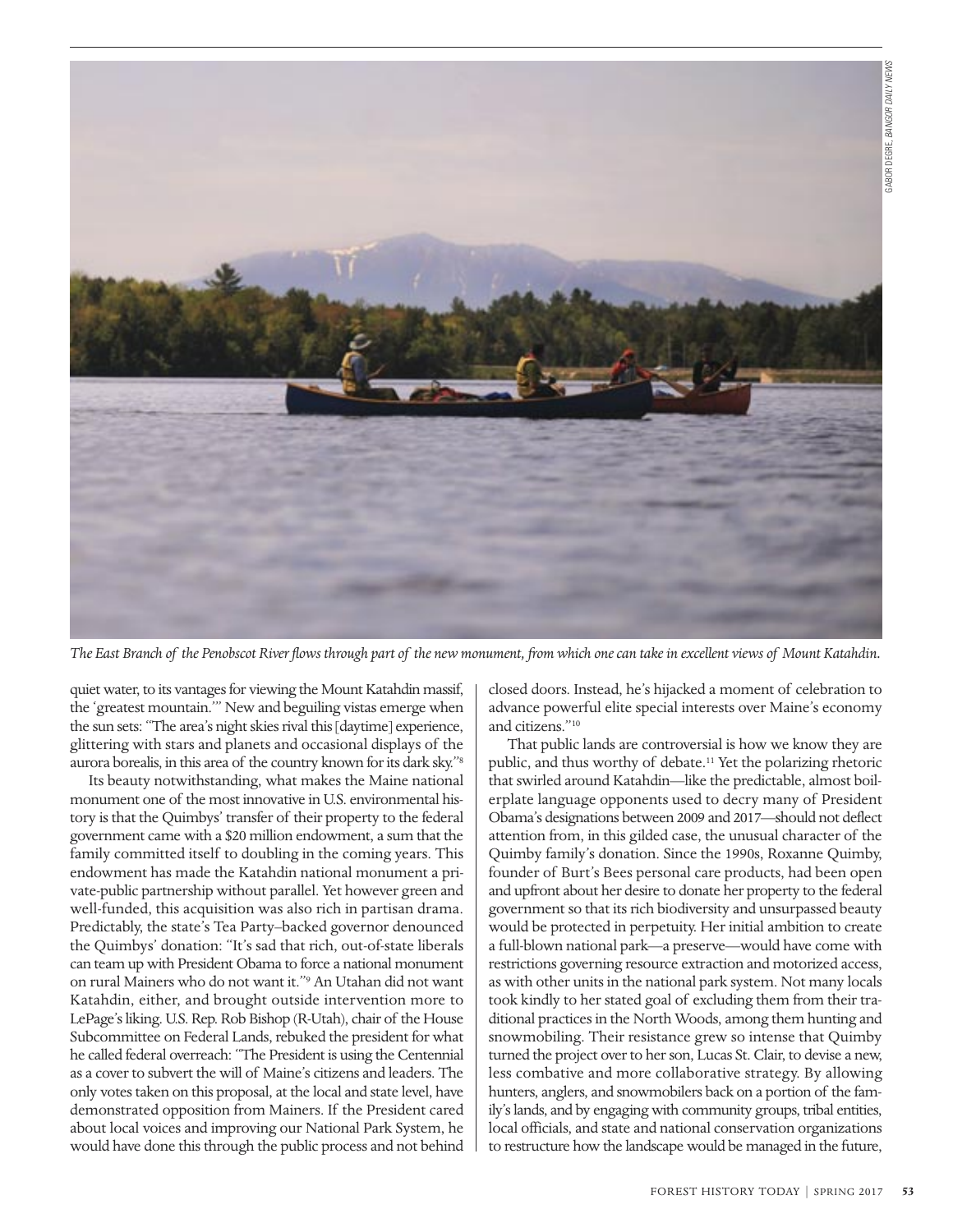

*As part of his effort to win public support for the proposal, Lucas St. Clair spoke with groups and attended public meetings to address concerns about, and build support for, the proposal. His willingness to compromise achieved the long-term goal of conserving the family's land.*

St. Clair changed the tone of opposition. Sen. Angus King (I-Maine) was among those who modified his concerns: "The benefits of the designation will far outweigh any detriment," he told the *Washington Post*, "and—on balance—will be a significant benefit to Maine and the region."<sup>12</sup>

#### **TOURISM RULES**

In garnering enough local and statewide support, St. Clair also managed to attract the Obama administration's attention. Also of interest was the Quimby family's assurance that the new national monument would boost Maine's already robust \$5.6 billion tourism industry. Having built Burt's Bees into a multimillion-dollar corporation, Quimby knew something about how to create jobs, and she used her acumen and experience to argue that the Katahdin park would be a boon to local businesses. "I am not interested in putting any manufacturing jobs under, but tourism has always been No. 2 or No. 1, depending on the survey, as a jobs maker in the state of Maine," she said at a 2011 public meeting. "I believe we can maximize the dollars we can make in Maine if we are not in denial about it, if we just embrace it."<sup>13</sup>

Boosters across the country have made similar claims about the creation of new parks and monuments, and *ex post facto* economic assessments appear to bear out those predictions. Headwaters Economics, an independent, nonprofit research organization based in Montana, annually releases a report tracking the economics of public lands in the U.S. West. In spring 2017, its

analysis concluded that "rural counties in the West with more federal lands or protected federal lands are performing better on average than their peers with less federal lands or protected federal lands in four key economic measures." Increased tourism was not the only factor: "The greatest value of natural amenities and recreation opportunities," it observed, "often lies in the ability of protected lands to attract and retain people, entrepreneurs, businesses, and retirees."14 The uptick held true for long-established parks as well as for just-created ones. Some of the most recent beneficiaries of this effect include California's Pinnacles National Park, New Mexico's Organ Mountains–Desert Peaks National Monument, César E. Chávez National Monument in the Central Valley of California, and the African Burial Ground National Monument in Manhattan, all designated by Obama. These designations, though diverse in their offerings and settings, have become destinations.

The communities surrounding the Katahdin national monument anticipate a similar economic upturn, not least because tourism in Maine has had such a lengthy history. Henry David Thoreau may not have been the state's first visitor, but his 1840s excursions into the North Woods, described in *The Maine Woods* (1864), helped put the state's "grim and wild" land on the tourism map. (He did the same for its local hand-crafted, cedar-infused beer, which he called "clear and thin, but strong and stringent"; drinking it, he wrote, was "as if we sucked at the very teats of Nature's pine-clad bosom."15) Thoreau's roughing-it forays set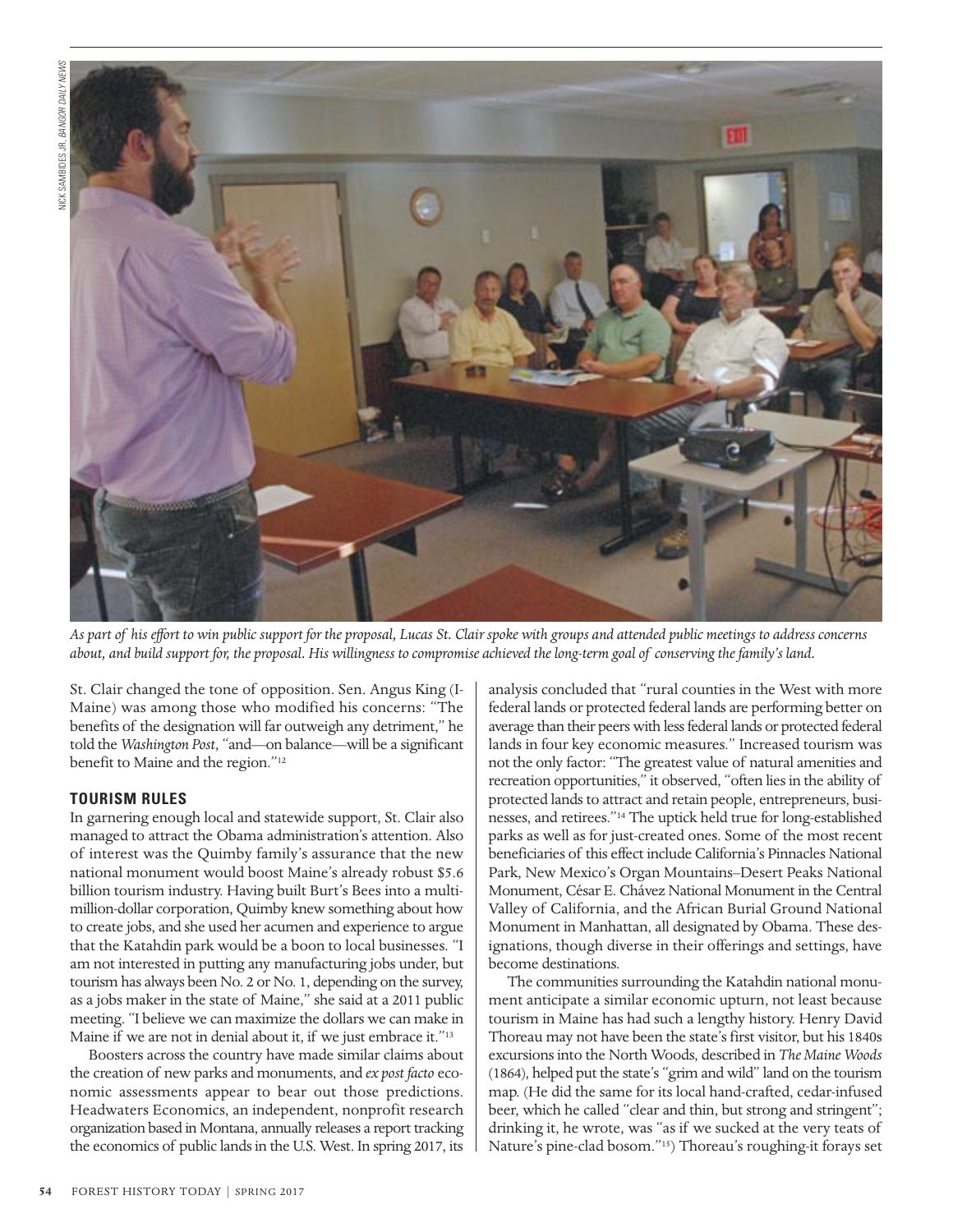the stage for Maine's informal motto, stamped on every license plate: Vacationland. Over the years, millions of Americans have taken the hint, frolicking on shore, river, or lake, on mountain, forest, or isle. And tens of thousands of boys and girls have spent their formative summers at camps in the Pine Tree State.16 They learn, as I did at Camp Agawam, hard by Crescent Lake in Raymond, how to pitch a tent, shoot a rifle, and paddle and portage. By day, we swatted black flies and mosquitoes; by night, we were lulled to sleep by a loon's soporific call. Every one of us has helped the state's economy hum.

That hum intensified with the opening of the Katahdin national monument. So argued Lucas St. Clair in testimony before the House Committee on Federal Lands on May 2, 2017. "Businesses are starting to grow and expand," he told the GOPcontrolled committee. "Jobs are being created. Real estate prices have started to rebound. And there are new, significant privatesector investments, including plans for a \$5 million outdoor recreational school." Countering Governor LePage, who testified that same day in continued opposition to the national monument, St. Clair observed that some of the governor's one-time backers "have started to come around as they have begun to recognize the benefits of having a national monument near their communities."17 In a state that lost 1,500 jobs between 2014 and 2016 when five paper mills closed down (and is expected to lose 1,800 more by 2024), and where the logging industry is declining in parallel, tourism and related industries have become even more important to the economy since Roxanne Quimby made her 2011 prediction.<sup>18</sup>

#### **COLLABORATIVE COMMONS**

The new park's many visitors will learn that the private-public partnership that led to its creation is perfectly in line with a century of such initiatives in Maine: collaborative projects have established some of the state's most iconic (and protected) landscapes. An early-twentieth-century grassroots movement created the White Mountain National Forest, which straddles New Hampshire and Maine. Its proponents had been driven to act by the damage caused by intense logging in mountainous watersheds, as cutover terrain sent snowmelt floods into downstream communities. But to restore the woods required funding that neither state's legislature would provide. The forest activists came to understand that gaining some measure of regulatory control over the once heavily forested mountains would require an act of Congress. After more than a decade of protest and negotiation that drew support from across the country, New England and southern conservationists managed to secure congressional action in the form of the Weeks Act of 1911. This crucial legislation for the first time authorized the federal government to purchase land from willing sellers. Many landowners in Maine and New Hampshire would sell their property as part of a shared commitment to protect local watersheds. In 1918, the bistate national forest was established, and ever since, it has drawn millions of visitors each year.19

Acadia National Park, founded two years earlier as the first Park Service unit east of the Mississippi River, has proved every bit as popular.<sup>20</sup> It too was a joint venture between private property owners and the federal government. Wealthy landowners on Mount Desert Island donated property to the federal government in advance of President Woodrow Wilson's initial designation of it as Sieur des Monts National Monument in July 1916. The date is significant: Wilson accepted the land one month before he

 formally signed off on the creation of the National Park Service, making Acadia an early birthday gift, much as Katahdin was a centennial present to the agency. This earlier, concerted effort saved more than 40 miles of Maine's spectacularly rugged coast, and in 2016 the park drew upward of three million visitors.<sup>21</sup>

Baxter State Park, which abuts Katahdin Woods and Waters National Monument to its immediate north, is the result of yet another private-public project. Named for Percival P. Baxter, a former governor and state senator, the park owes its origins to Baxter's indefatigable energy and deep pockets. In the early 1920s, Governor Baxter urged the state legislature to purchase the land that surrounds Mount Katahdin, but to no avail. At the end of that decade, as the Great Depression hit hard, he negotiated directly with the landowner, the Great Northern Paper Company. Baxter used his inheritance to purchase the first 6,690 acres and immediately donated it to the state; over his lifetime, he continued to add parcels that subsequently totaled more than 200,000 acres. To ensure the park's preservation, Baxter bequeathed a \$7 million endowment to underwrite the efforts of a stand-alone park authority to manage these lands under tighter constraints than prevail at the Katahdin national monument. Baxter's deeds-of-gift ensure that this mountainous region "shall forever be used for public park and recreational purposes, shall be forever left in the natural wild state, shall forever be kept as a sanctuary for wild beasts and birds, that no road or ways for motor vehicles shall hereafter ever be constructed thereon or therein."22

Baxter was an inveterate hiker, so it is fitting that his eponymous park—and Mount Katahdin specifically—is the northern terminus of yet one more private-public partnership: the 2,180-mile-long Appalachian National Scenic Trail. The brainchild of Benton MacKaye, who in the early 1920s envisioned a series of utopian communities linked by a footpath running from Georgia to Maine, the Appalachian Trail has depended on the support of private landowners and public agencies at the local, state, and federal levels, and on volunteer labor and philanthropic support. This tangled array of contributions to the trail's early development explains its contemporary maintenance and management arrangement: cooperators include the National Park Service, the U.S. Forest Service, the Appalachian Trail Conservancy, and countless other entities and individuals.<sup>23</sup>

The Katahdin Woods and Waters National Monument adds to the enduring legacy of private-public partnerships in Maine. It also reflects the collaborative approach to landscape-scale management that is shaping how land managers across the nation are securing the resources—human and fiscal—to ensure more sustainable stewardship of some of our most treasured terrain.<sup>24</sup> Nothing about this development is easy, as the controversy surrounding the Quimby family's gift of land for the Katahdin national monument indicates. Katahdin may have launched the National Park Service into its second century of service, but this new century—given President Trump's April 2017 executive order to review Antiquities Act designations—is off to a rough and contentious start.  $\Box$ 

*Char Miller, a Fellow of the Forest History Society, is the W. M. Keck Professor of Environmental Analysis at Pomona College. His most recent book is* Gifford Pinchot: Selected Writings *(Penn State University Press, 2017). He is editor of the America's National Parks series for University of Nevada Press.*